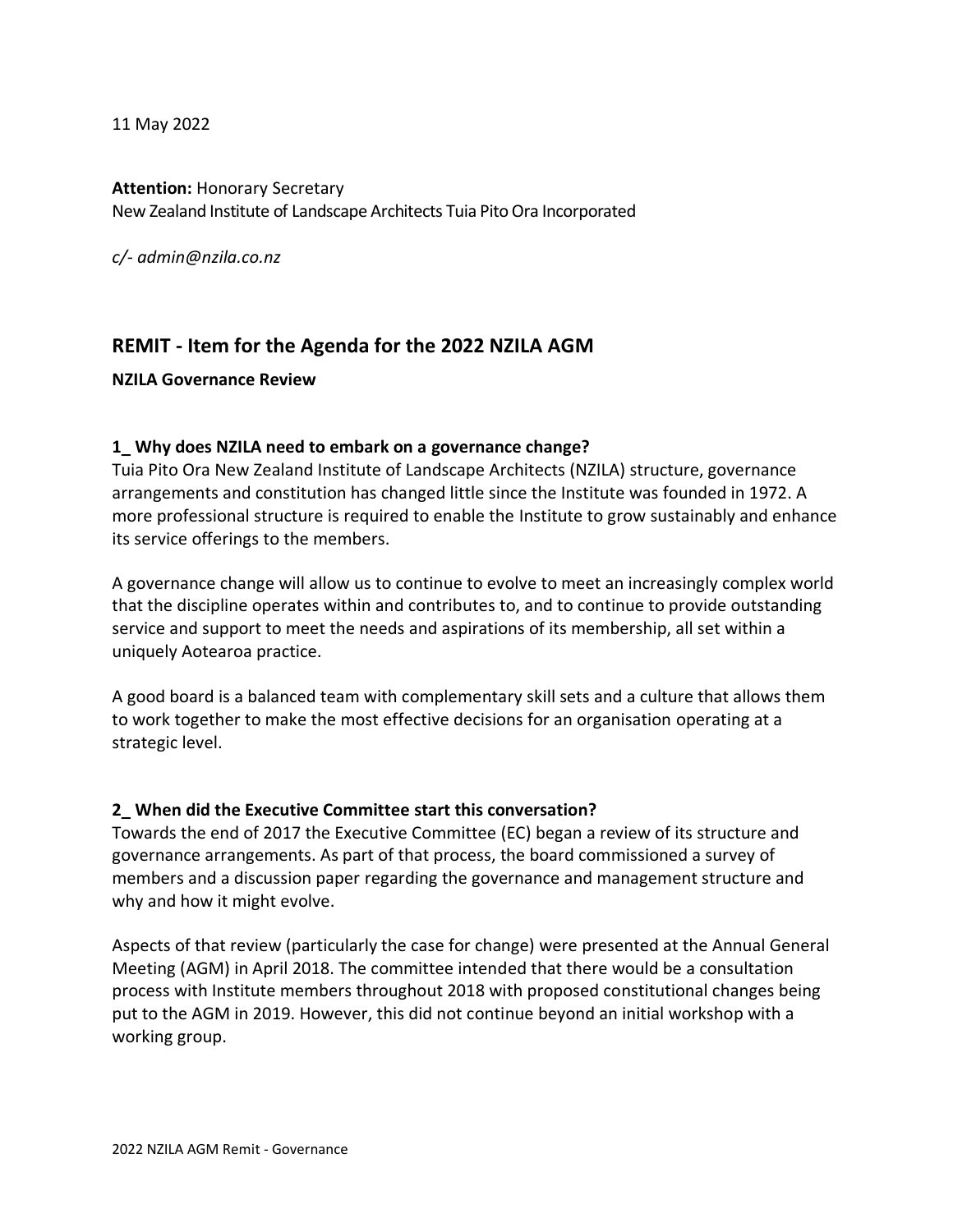In the meantime, there have been changes in the membership of the existing committee, and its thinking about how the Institute might best meet the expectations and needs of its members has also evolved.

The EC intends to progress the transition to a governance model for NZILA moving from a management committee structure to a governance structure. This has been to respond to the changing workload of NZILA since its inception some 50 years ago. The EC of the Institute remains of the view that a modernising of governance needs to continue.

## **3\_ What are the key areas the Governance review will address?**

1) Moving from an EC to a Board model where the focus moves from a working committee to a more strategic role for Board members.

2) Giving the operational paid team autonomy for the day to day running of the Institute.

3) Defining the 'purpose' of the branches and allowing them to focus on what matters at a branch level without having to hold AGM's etc.

The key areas the Governance review will address include:

- $\cdot$  identification of the preferred/optimal board and operational structure to best represent NZILA now and into the future
- ensuring the proposed structure is affordable, sustainable and supports the financial resilience of NZILA
- defining the boards purpose, size, skills and term/tenure
- enhancing the structure, purpose and operation of the existing NZILA branches
- updating the constitution to reflect these changes

### **4\_ How does NZILA work with Ngā Aho/Te Tau-a-Nuku (TTaN) on Governance Changes?**

NZILA and TTaN<sup>1</sup> have held recent hui which have highlighted that these Governance changes provide the opportunity to revisit, refresh and update the original 2015 Memorandum of Understanding (MoU) between NZILA and Ngā Aho<sup>2</sup>. The primary matter for discussion was to gain a better understanding of the two parties, individual and shared aspirations, and to confirm how to best work together in partnership to serve the profession and the many communities and interests that the profession serves.

The recently endorsed Te Tangi a Te Manu (TTaTM)/ Aotearoa Landscape Assessment Guidelines document includes key text and diagrams that seamlessly weaves together westernderived practices and understandings alongside Te Ao Māori practices and understandings in providing technical guidance to the profession. Noted during hui was also the recognition of mana, spirit of trust and ethos of collective endeavour by which the document was prepared by

<sup>1</sup> Te Tau-a-Nuku is the collective of Māori Landscape Architects and associated professionals who practice and uphold kaupapa Māori design values within the profession of landscape architecture Aotearoa. TTaN are a mangai (representatives) to Ngā Aho within the TPO NZILA/Ngā Aho partnership.

<sup>2</sup> Ngā Aho is the pre-eminent national body representing the collective interests of all Māori and Indigenous design professionals across Aotearoa. They hold the mana within the TPO NZILA/Ngā Aho MoU and who are represented by the members of TTaN.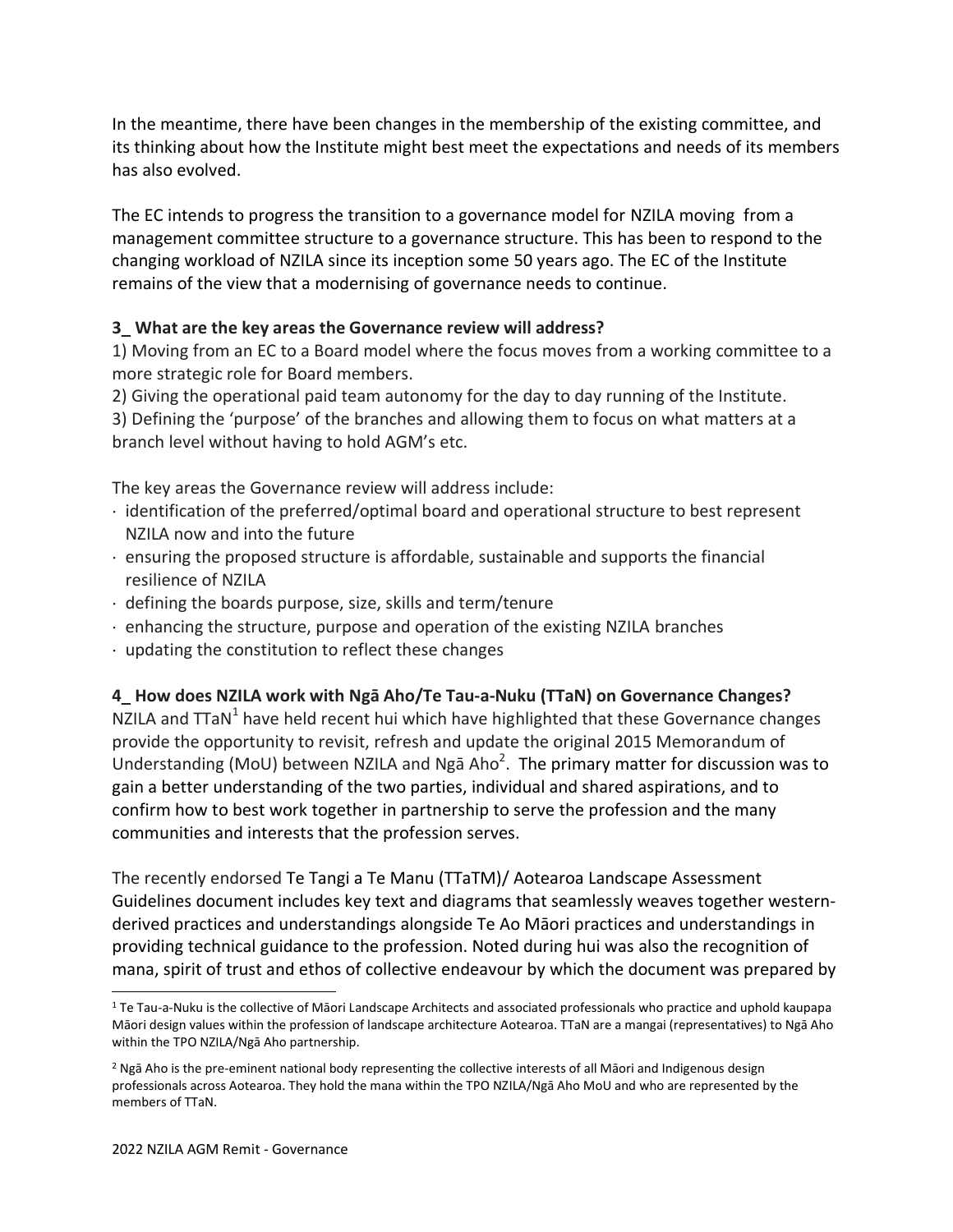the authors and involved stakeholder groups, providing an exemplar of how we can work together across cultures.

An outcome of the discussions at the recent hui was that the Executive and Ngā Aho/TTaN commit to working collaboratively to define the concept of an Aotearoa Practice, and to actively build upon the primary shape given to this concept by TTaTM. It is the shared view of the Executive and Ngā Aho/TTaN that this concept of an Aotearoa Practice becomes an intentional touchstone for the profession and the way that landscape architecture is practiced in Aotearoa, and which defines and differentiates our practice from other countries around the globe.

This mahi and kōrero will continue alongside the Governance review process and an independent advisor with Māori governance expertise will be appointed to contribute to the process alongside additional hui to be held between Ngā Aho/TTaN and TPO NZILA.

## **5\_ What is the difference between an Executive Committee and a Board model?**

A Committee is a group of individuals who volunteer a large amount of time to assist in the running of the business versus a Board who are focused more on governance and the strategic direction. A board structure will enable NZILA to provide better services to members and increase our ability to advocate and act on behalf of the members and the profession.

### **6\_ What are the implications of the updated Incorporated Societies Act 2021?**

The Bill to replace the Incorporated Societies Act 1908 was signed into law on 5 April 2022. This places more emphasis on the Institute's operational structure and responsibilities.

There will be more regulation around boards / committee members, governance requirements have changed and as such the new bill defines what is expected of a member in a governance role including dealing with conflicts of interest, personal liability, and the consequence of acting outside of the constitution. Financial reporting and annual returns will become more detailed, along with the requirement to update the registrar on any changes to keep the registry information up to date.

# **7\_ Will there be training for new Board members?**

Yes. Greater experience in strategy, governance and cultural competency will key requirements of the new Board. Training of board members in these aspects may be required depending on further definition of these roles. Governance training for 'not for profit' boards is readily available to the sector however prior experience and training in the area is preferred.

# **8\_ Who will be the face of Tuia Pito Ora New Zealand Institute of Landscape Architects?**

The existing EC Structure requires the President to be the face of the Institute with support of the Vice-President and Treasurer officers.

There are a number of different options for how this could be considered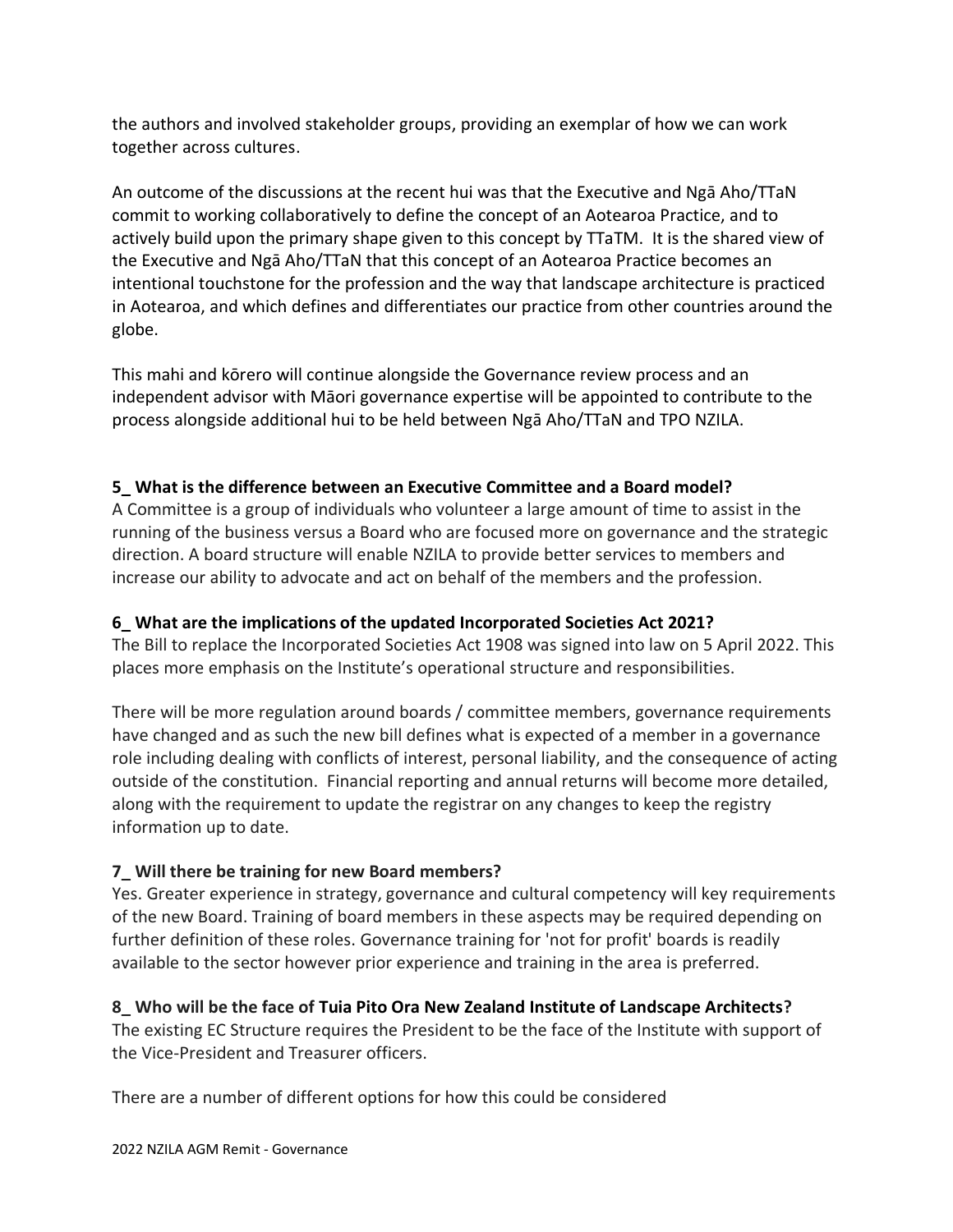- maintaining the existing role of the President
- $\cdot$  redefining the role of the President
- sharing outward facing roles between a President and CEO/GM
- $\cdot$  transitioning the outward facing role to a CEO/GM or board chair

The role of the Vice-President and Treasurer would also change or be removed. Financial acumen will be required at a governance level, whilst the financial management will be provided by the management team.

## **9\_ As a member of NZILA how will this change affect me?**

These changes are being made to future proof the Institute and ensure that we work in the most efficient and effective manner allowing a Board to operate at a strategic level while empowering our management team to run the day to day operations.

The purpose of the proposed changes is to better enable NZILA to continue to provide high quality services, value and advocacy to/for its members. It is not anticipated that this will change anything in terms of the day to day function of the Institute. As a member we want you to have better access to and be part of a professional body that better represents you and the profession.

### **10\_ Will the new structure mean a membership fee increase?**

It is not intended that the revised structure will result in any direct increase in membership fees. The EC is exploring additional revenue options to enhance the financial resilience of the Institute.

### **11\_ Will there still be Branches, Working Groups and Panels?**

Yes we will continue with Working Groups and Panels and continue to tap into the vast amount of specialist knowledge and skills to move certain projects and ideas forward. In the future these groups will be supported by a paid administrator to set up meetings and take minutes etc.

This review provides the opportunity to consider the optimal structure and purpose of the Branches so they are better connected to and aligned with Institute activities.

# **12\_ What skills and qualifications will you need to become a Board Member?**

It is anticipated that the makeup of the board will provide a balance of skills across key areas of expertise such as;

Governance Experience, Leadership, Cultural Competency, matatau i Te Ao Māori, Professional connectedness, Political connectedness, Landscape expertise, Sponsorship / Funding, Events / Festival, Financial, Legal, Human Resources, Marketing & PR, Risk Management, Strategic Planning and Technology.

### **13\_ What is the general timeline of the review and proposed changes?**

After the AGM we will consult and seek feedback from the members. A Special General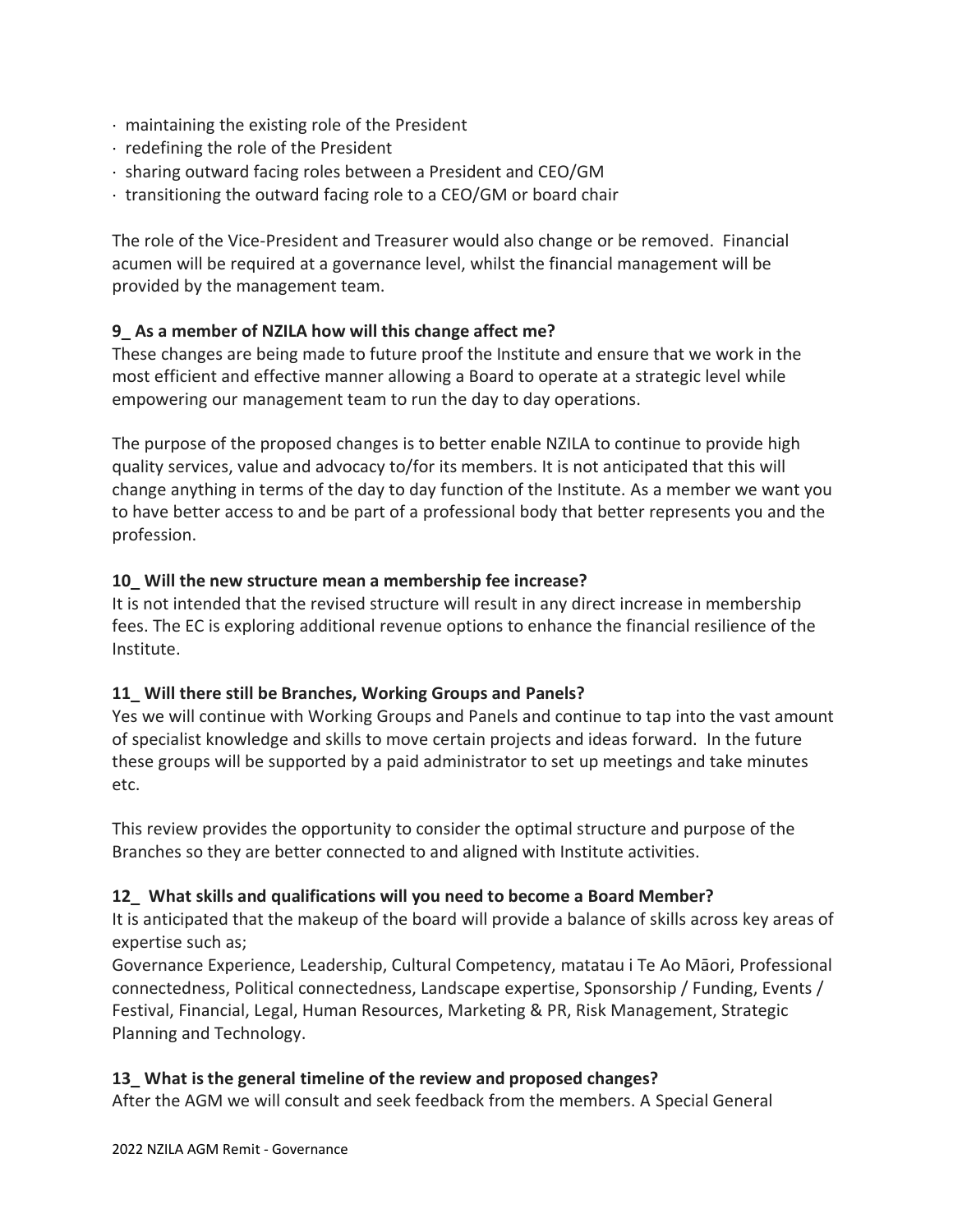Meeting (SGM) will be held in November where all of the recommended changes will be tabled. If these are ratified the changes will take shape at the AGM in May 2023.

1. AGM 15 June 2022 (via zoom) – BoardWorks Consultant and NZILA President to outline the need for change.

2. Post AGM – President and Consultants available to discuss proposed changes with members to gather feedback (a combination of zoom meetings by region and perhaps face to face in Tāmaki Makaurau, Te Whanganui-a-Tara and Ōtautahi depending on Covid)

3. NZILA and Ngā Aho/TTaN hui and consultant review ongoing.

4. Collation of final recommendations after consultation and review.

5. Confirm proposals for changes to the Constitution and engage a lawyer to finalise. (Note, the constitution will contain transitional information re: the incoming Board).

6. The October 2022 Conference event will also provide a platform for feedback and to answer questions in an informal setting.

7. Presented proposed changes to a SGM - early to mid-November 2022.

8. 2023 AGM (May) - incoming reconstituted board takes office.

Henry Crothers **Rebecca** Ryder **Registered Member Registered Member**

Breakley

John Brenkley Megan McBain



**Registered Member Registered Member**

Vittatton

2022 NZILA AGM Remit - Governance